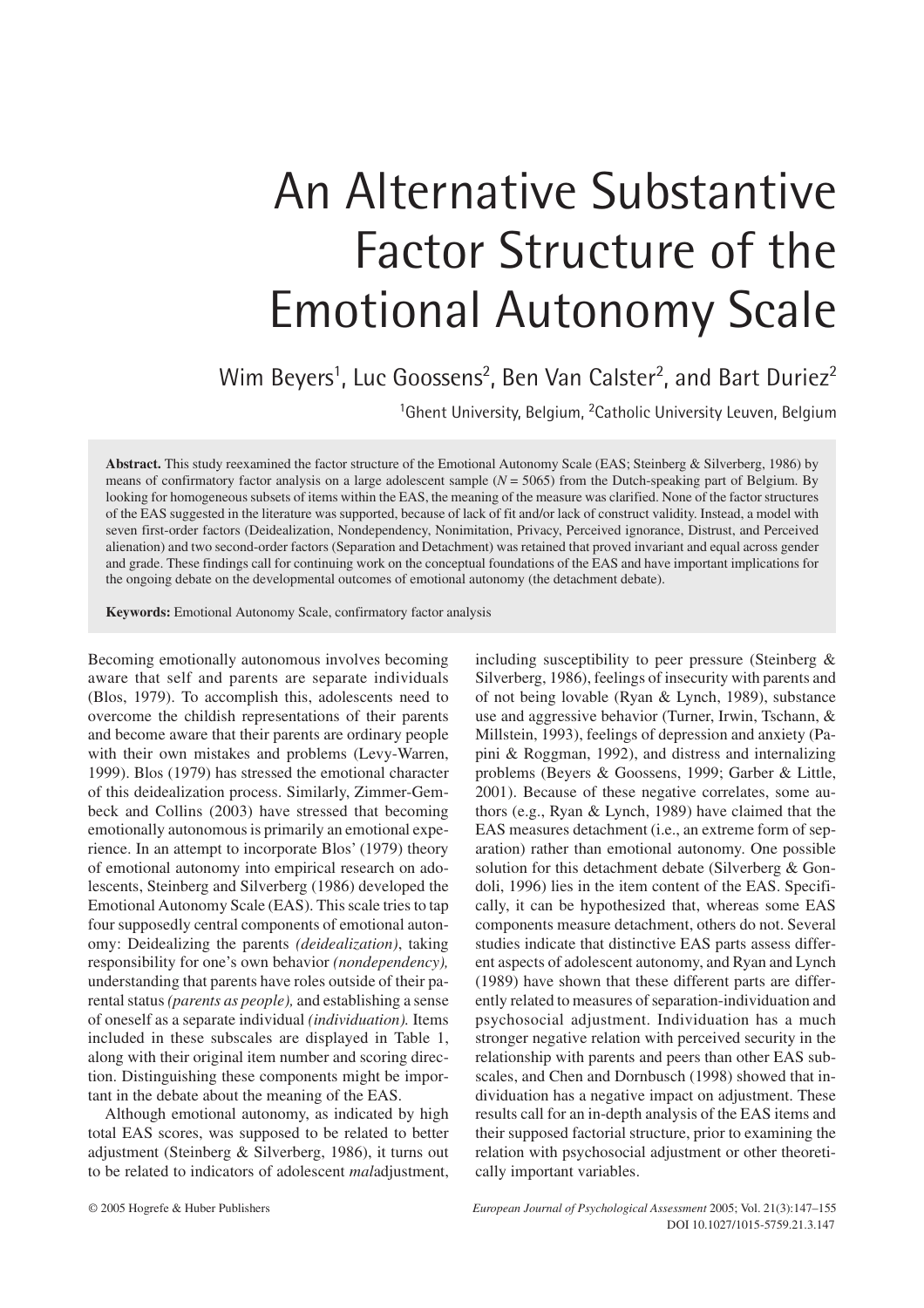*Table 1*. Emotional Autonomy Scale items by subscale (including direction of scoring).

Deidealization

- 1 My parents and I agree on everything (–)
- 4 Even when my parents and I disagree, my parents are always right  $(-)$
- 11 I try to have the same opinions as my parents (–)
- 14 When I become a parent, I'm going to treat my children in exactly the same way that my parents have treated me (–)
- 18 My parents hardly ever make mistakes (–)

Nondependency

- 2 I go to my parents for help before trying to solve a problem  $m$ yself  $(-)$
- 5 It's better for kids to go to their best friend than to their parents for advice on some things (+)
- 6 When I've done something wrong, I depend on my parents to straighten things out for me  $(-)$
- 13 If I was having a problem with one of my friends, I would discuss it with my mother or father before deciding what to do about it  $(-)$

Parents as people

- 3 I have often wondered how my parents act when I'm not around  $(+)$
- 8 My parents act differently when they are with their own parents from the way they do at home (+)
- 10 I might be surprised to see how my parents act at a party (+)
- 12 When they are at work, my parents act pretty much the same way as they do when they are at home  $(-)$
- 16 My parents probably talk about different things when I am around from what they talk about when I'm not (+)
- 20 My parents act pretty much the same way when they are with their friends as they do when they are at home with me  $(-)$

Individuation

- 7 There are some things about me that my parents don't know  $(+)$
- 9 My parents know everything there is to know about me (–)
- 14 My parents would be surprised to know what I'm like when I'm not with them  $(+)$
- 17 There are things that I will do differently from my mother and father when I become a parent (+)
- 19 I wish my parents would understand who I really am (+)

Confirmatory factor analysis (CFA) allows for such an internal structure analysis. CFA tests whether a theoretical model, consisting of an a priori specified number of factors and an a priori specified pattern of loadings, fits the data of a given sample. Moreover, CFA allows comparison of competing models and selection of the best fitting model. In this way, it can be tested whether the original four-factor structure of the EAS is the most valid structure, or whether there is a more valid representation. Once the best fitting model is selected, through multigroup analyses, CFA allows checking whether this structure holds across subgroups of respondents. Invariance of a CFA solution across gender and age, for instance, means that the EAS has the same structure both for girls

and boys and at different age periods. Although factorial invariance is rarely tested, it is a necessary condition that must be met before one can compare mean scores or examine associations with external variables. Recently, Schmitz and Baer (2001) presented such a CFA of the EAS items. Although they rejected the original four-factor structure, they argued that negatively worded items might be differently interpreted by younger respondents (who often have weaker reading skills), and presented a methodological extension of the original model, consisting of six factors: The four original factors and two method factors (one for the positively worded and one for the negatively worded items). Technically speaking, each item had a loading on one of the four factors as well as on one of the method factors. Fit indices indicated that this model provided a significantly better fit to the data than the original model. However, ethnic differences were found in this model. The obtained factor structure turned out to differ substantially for European-American, Mexican-American, and African-American adolescents. Other types of invariance (e.g., across age and gender) were not systematically examined. Therefore, a range of questions remains unanswered.

First, Schmitz and Baer (2001) failed to compare their model with other models suggested in the literature. Following Steinberg and Silverberg (1986), the EAS was frequently used as a unidimensional measure (e.g., Garber & Little, 2001; Papini & Roggman, 1992; Ryan & Lynch, 1989; Turner et al., 1993). However, none of these studies provided psychometric information beyond Cronbach's  $\alpha$ , and hence, no empirical test of unidimensionality was ever undertaken. In addition, several authors used a shortened 14-item EAS, leaving out the items of the Parents as people subscale (e.g., Chen & Dornbusch, 1998; Lamborn & Steinberg, 1993). This subscale had already been found to show low correlations with the other subscales, and unlike other subscales, the average score on this subscale did not increase with age (Steinberg & Silverberg, 1986), leading Smollar and Youniss (1989) to suggest that the ability to perceive parents as people probably does not develop before early adulthood. In short, these studies suggest a two-dimensional structure, with one factor comprising the 6 Parents as people items, and the other factor the remaining 14 items. Again, such a model was never actually tested. So, a complete investigation of the factor structure of the EAS entails at least a comparison of a onefactor, a two- actor, the original four-factor, and the fourplus-two factor models (Schmitz & Baer, 2001).

Second, Schmitz and Baer (2001) failed to divide the EAS items into homogeneous subsets. The ideal situation, in which all items in this four-plus-two factor model have a high loading  $(Λ)$  on one of the four factors and a substantial loading on one of the method factors, was not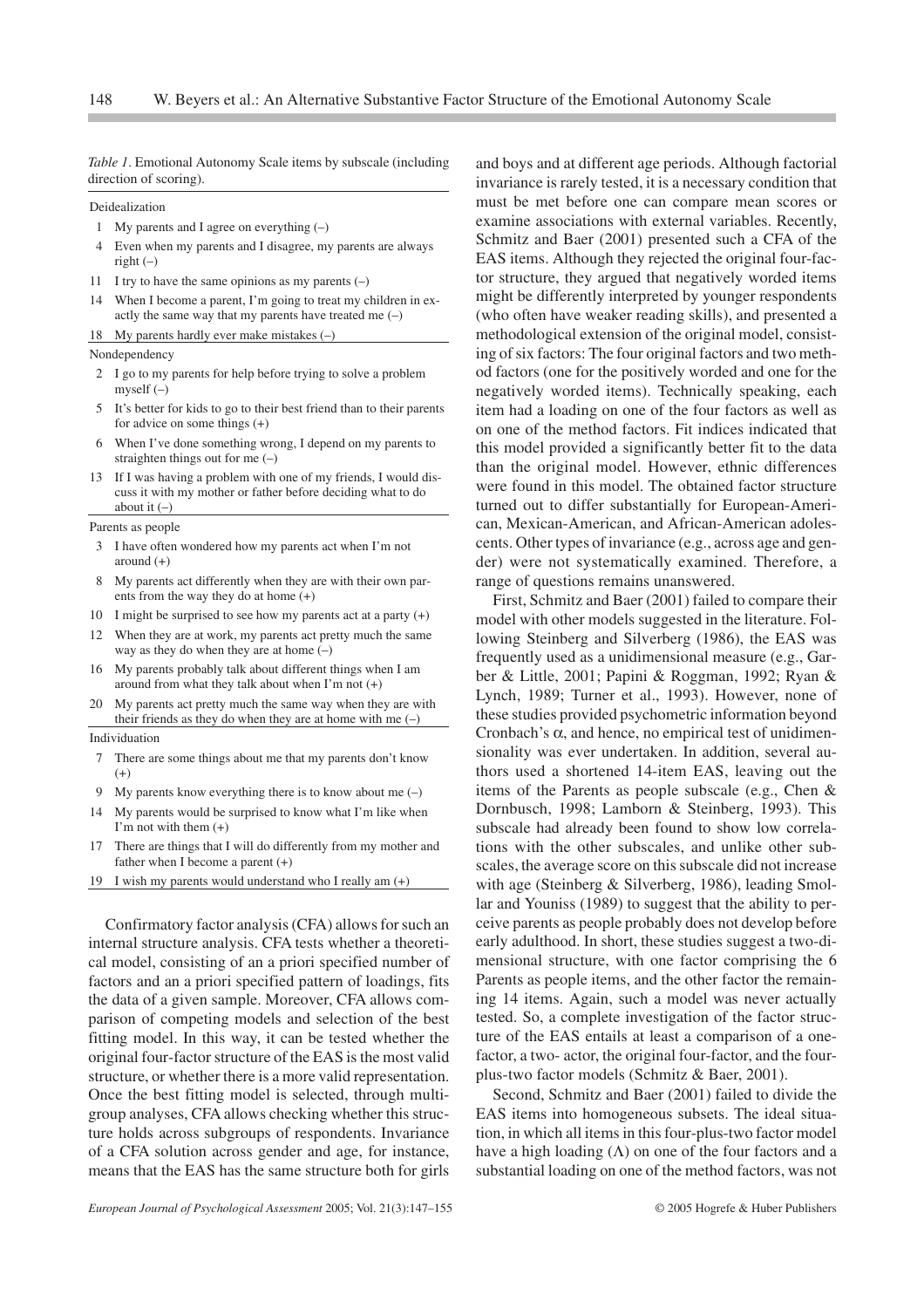| <i>rable 2.</i> Sample imormation. |        |             |       |                              |                             |                             |                   |  |  |  |  |
|------------------------------------|--------|-------------|-------|------------------------------|-----------------------------|-----------------------------|-------------------|--|--|--|--|
|                                    | Gender |             |       | Age                          |                             |                             |                   |  |  |  |  |
| Grade                              | Girls  | <b>Boys</b> | Total | Minimum                      | Maximum                     | M                           | SD                |  |  |  |  |
| Grade 7                            | 210    | 155         | 365   | 11 y 10 m                    | $13 \text{ y } 2 \text{ m}$ | 12y4m                       | 3.8 <sub>m</sub>  |  |  |  |  |
| Grade 8                            | 344    | 202         | 546   | 12 y 10 m                    | 14 y 2 m                    | $13 \text{ y } 5 \text{ m}$ | 3.7 <sub>m</sub>  |  |  |  |  |
| Grade 9                            | 199    | 122         | 321   | $13 \times 10 \text{ m}$     | $15 \text{ y } 2 \text{ m}$ | 14y5m                       | 3.7 <sub>m</sub>  |  |  |  |  |
| Grade 10                           | 613    | 481         | 1094  | 14y10m                       | 16y2m                       | $15 \text{ y } 7 \text{ m}$ | 3.6 <sub>m</sub>  |  |  |  |  |
| Grade 11                           | 606    | 337         | 943   | $15 \text{ y } 11 \text{ m}$ | 17y2m                       | 16y7m                       | 3.7 <sub>m</sub>  |  |  |  |  |
| Grade 12                           | 542    | 273         | 815   | 16y10m                       | 18y2m                       | 17y7m                       | 3.8 <sub>m</sub>  |  |  |  |  |
| College                            | 742    | 239         | 981   | $17 \times 10 \text{ m}$     | 19y2m                       | 18y6m                       | 3.7 <sub>m</sub>  |  |  |  |  |
| Total sample                       | 3256   | 1809        | 5065  | $11 \times 10 \text{ m}$     | 19y2m                       | 16y1m                       | 22.8 <sub>m</sub> |  |  |  |  |

*Table 2*. Sample information.

met. Item loadings on each of the four factors differed considerably. Typical illustrations were the high loadings of Items 7 and 9 on the Individuation factor. The other three items in that subscale had much weaker and occasionally even nonsignificant or negative loadings on this factor. Averaged across all age and ethnic groups, about half of the standardized factor loadings on the four substantive factors did not reach their self-imposed criterion of  $\Lambda$  > .40. This problem applied to items pertaining to Parents as people and Individuation in particular, and resulted in acceptable fit indices for the four-plus-two factor model that were largely due to overfitting (i.e., estimating a large number of nonsignificant parameters). Therefore, Schmitz and Baer (2001) stressed the poor construct validity of the four substantive factors in their conclusion, which might indicate that more than four factors must be differentiated within the EAS. In fact, Schmitz and Baer (2001) point out that the two method factors might also indicate that additional substantive factors have to be considered. Indeed, the fact that 9 items load on the positive and 11 items load on the negative factor does not imply that these factors actually refer to differences in wording or another method effect. It is equally possible that items with loadings on the same method factor are similar in more substantive ways, which were not captured by the original four factors. However, the lack of balance between oppositely worded items within the EAS subscales (see Table 1) makes it hard to distinguish both interpretations of the two extra factors (i.e., method factors vs. substantive factors).

The purpose of the present study is to clarify the internal structure of the EAS by looking for substantive homogeneous subsets of items and to compare this solution with the other factor models that were suggested in the literature. As already mentioned, this solution will probably contain more than four substantive factors. However, introducing higher-order factors might lead to a more parsimonious solution. Recent research (Beyers & Goossens, 2003; Beyers, Goossens, Vansant, & Moors, 2003), in which EAS subscales as well as other measures were used as indicators of two different aspects of parent-adolescent relationships, suggests such a solution. Specifically, these higher-order factors distinguish healthy separation (Beyers et al., 2003) or true independence from parents (Beyers & Goossens, 2003) from more conflictual and radical detachment from parents.

## **Method**

#### **Participants**

The sample comprised 5065 adolescents ranging in age from 11 years and 10 months to 19 years and 2 months, of which 4755 adolescents provided complete data. The data of 310 participants were partially missing (resulting in 0.42% missing data) and were estimated using direct maximum likelihood through the expectation-maximization (EM) algorithm as available in Prelis 2.54® (Du Toit & Du Toit, 2001). Adolescents in Grades 7 to 12 were secondary school students from the Dutch-speaking part of Belgium. College students were first-year psychology students from a large university in the same area. The large majority of the participants were Caucasian with a middle class background, living in intact twoparent families, making comparison across ethnic groups impossible. Table 2 shows the distribution by gender and grade and reveals that girls and late adolescents were slightly overrepresented. This distribution allows for tests of invariance and equality of the factor structure across gender and grade.

#### **Measure**

Participants completed the Dutch Emotional Autonomy Scale (EAS; Beyers & Goossens, 1999, 2003; Finkenauer, Engels, & Meeus, 2002). Students in Grades 7 to 12 participated voluntarily in small group sessions of 15 to 50 students during normal school time. College students participated in large group sessions and received course credit for their participation. All items

© 2005 Hogrefe & Huber Publishers *European Journal of Psychological Assessment* 2005; Vol. 21(3):147–155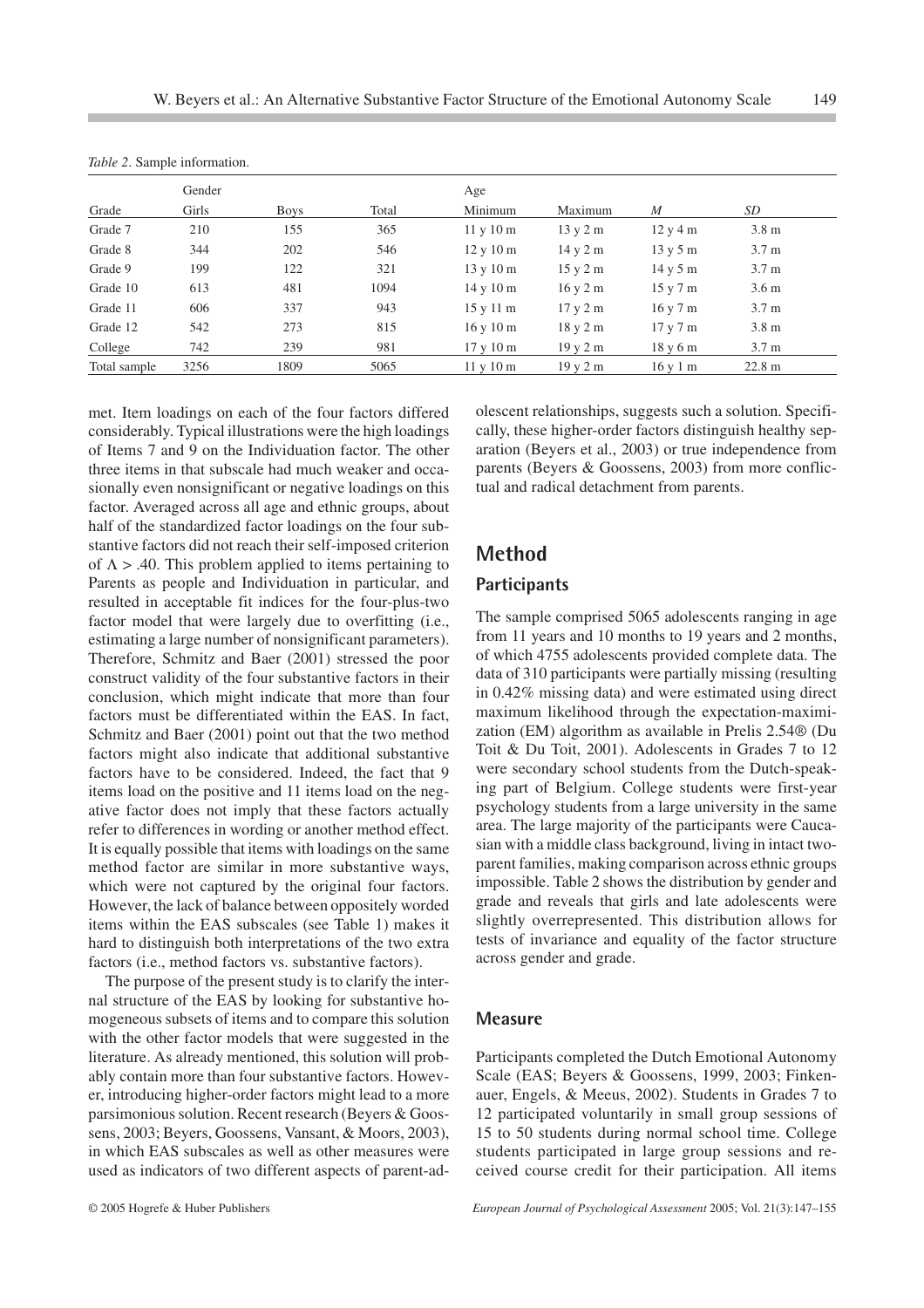|                               | Fit indices |              |              |             |            |         |  |
|-------------------------------|-------------|--------------|--------------|-------------|------------|---------|--|
| Model description             | df          | $SBS-\chi^2$ | <b>RMSEA</b> | <b>SRMR</b> | <b>CFI</b> | CAIC    |  |
| Models in the odd subsample   |             |              |              |             |            |         |  |
| 1. One-factor model           | 170         | 4182.42      | .097         | .086        | .85        | 4535.90 |  |
| 2. Two-factor model           | 169         | 2991.76      | .081         | .073        | .88        | 3354.09 |  |
| 3. Four-factor model          | 164         | 2155.47      | .069         | .070        | .91        | 2561.98 |  |
| 4. Four-plus-two-factor model | 143         | 941.83       | .047         | .044        | .95        | 1533.92 |  |
| 5. Seven-factor model         | 149         | 884.92       | .044         | .049        | .96        | 1423.99 |  |
| 6. Seven-factor model +       | 151         | 881.89       | .044         | .049        | .96        | 1403.28 |  |
| Models in the even subsample  |             |              |              |             |            |         |  |
| 5. Seven-factor model         | 149         | 774.31       | .041         | .044        | .97        | 1313.36 |  |
| 6. Seven-factor model $+$     | 151         | 770.17       | .040         | .045        | .97        | 1291.54 |  |
| Model 6 across gender         |             |              |              |             |            |         |  |
| $6.1.$ Boys                   | 151         | 614.10       | .041         | .046        | .96        |         |  |
| $6.2.$ Girls                  | 151         | 995.30       | .041         | .045        | .97        |         |  |
| 6.3. Invariant pattern        | 302         | 1609.40      | .041         | .046        | .96        |         |  |
| 6.4. Equal structure          | 361         | 1647.69      | .038         | .050        | .96        |         |  |
| Model 6 across grade          |             |              |              |             |            |         |  |
| 6.1. Grade 7                  | 151         | 240.24       | .040         | .057        | .94        |         |  |
| $6.2.$ Grade $8$              | 151         | 327.85       | .046         | .055        | .93        |         |  |
| 6.3. Grade 9                  | 151         | 316.45       | .059         | .067        | .91        |         |  |
| 6.4. Grade 10                 | 151         | 370.54       | .037         | .043        | .96        |         |  |
| 6.5. Grade 11                 | 151         | 401.65       | .042         | .049        | .96        |         |  |
| 6.6. Grade 12                 | 151         | 504.61       | .054         | .060        | .94        |         |  |
| 6.7. College                  | 151         | 405.37       | .042         | .050        | .96        |         |  |
| 6.8. Invariant pattern        | 1057        | 2567.07      | .045         | .052        | .95        |         |  |
| 6.9. Equal structure          | 1411        | 2813.16      | .037         | .062        | .94        |         |  |

*Table 3*. Fit indices for the various factor models.

were rated on the 4-point Likert scale that is typically used for the EAS, ranging from *don't agree at all* to *completely agree*.

# **Results**

The sample was split in two equal parts, preserving the relative distributions of grade and gender in Table 2. Data of the odd subsample  $(N = 2533)$  were used for testing several a priori factor models that were found in the literature as well as for the development and testing of a new model. Data of the even subsample  $(N = 2532)$  were used for cross-validation of the newly developed factor model.

## **Comparative Analysis of the a priori Models**

CFAwas performed using Lisrel 8.54® (Jöreskog & Sörbom, 1996) and the maximum likelihood estimation method. Given the ordinal character and the nonnormality of the data, as evidenced by tests of univariate and

*European Journal of Psychological Assessment* 2005; Vol. 21(3):147–155 © 2005 Hogrefe & Huber Publishers

choric correlations and the Satorra-Bentler Scaled chisquare (SBS- $\chi^2$ ; Satorra & Bentler, 1994). Because  $\chi^2$  is known to be highly sensitive to small deviations from the hypothesized model, particularly when sample size is large (e.g., Loehlin, 1998), fit indices that are less influenced by sample size are also used. The root mean square error of approximation (RMSEA), which assesses model discrepancy per degree of freedom (penalizing model complexity), is particularly sensitive to factor loading misspecification (Hu & Bentler, 1998). The standardized root mean square residual (SRMR), or the average difference between the predicted and observed (co)variances in the model based on standardized residuals, is very sensitive to misspecified latent structures (Hu & Bentler, 1998). Lower RMSEA and SRMR values indicate better fit. Finally, the comparative fit index (CFI) reflects relative model improvement compared to the null model and also penalizes model complexity (Bollen, 1989). Greater CFI values indicate better fit. Hu and Bentler (1999) suggested combined cutoff values of .06 for RMSEA, .08 for SRMR, and .95 for CFI. Because the different models (Table 3, Models 1 to 4) were hierarchically nested, at

multivariate normality, all tests used a matrix of poly-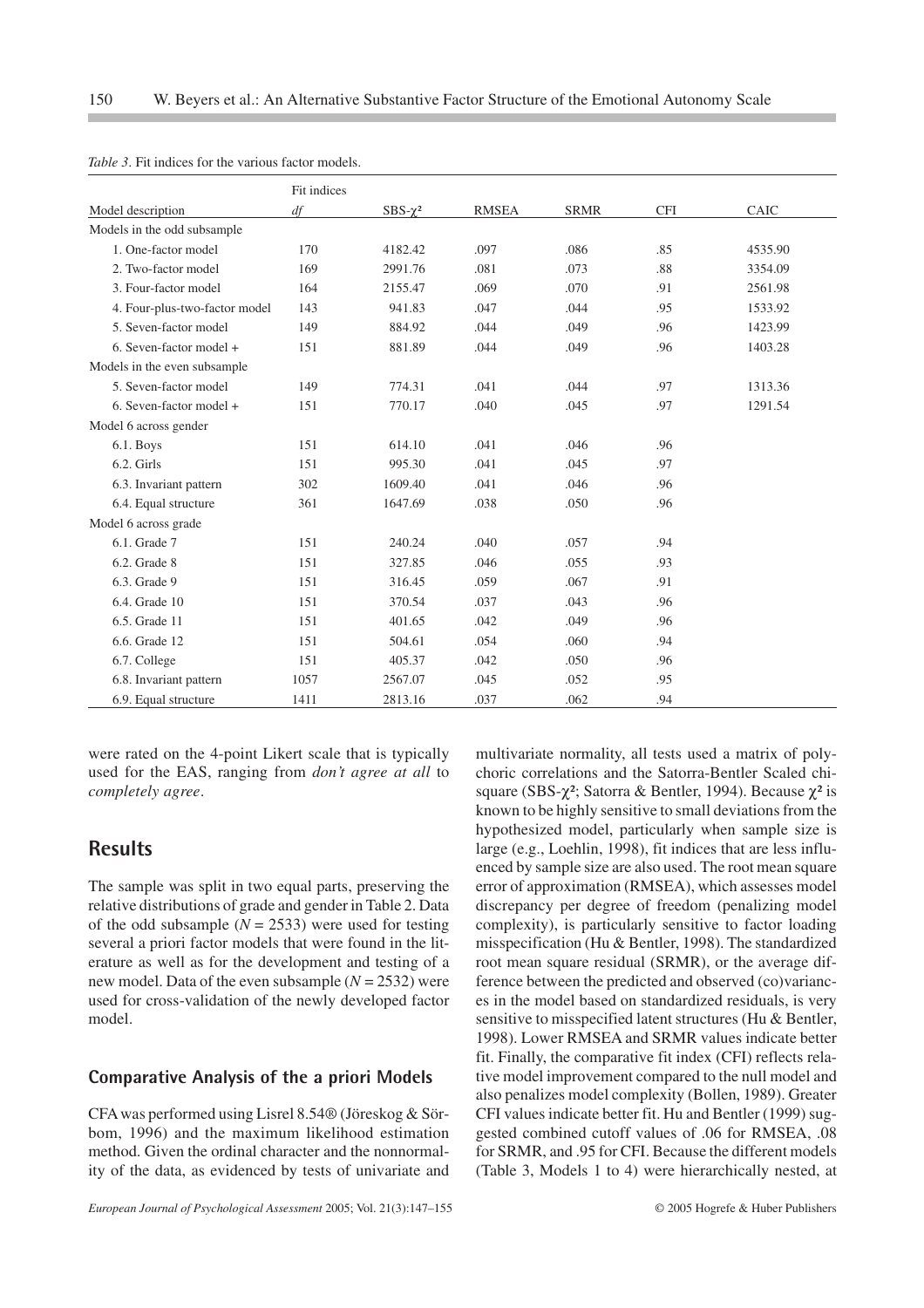least statistically,  $\chi^2$ -difference tests using the Satorra and Bentler (2001) correction were suited for testing fit differences. An additional model comparison tool, which can also be used when models are not hierarchically nested, is the Consistent Akaike Information Criterion (CAIC). The CAIC adjusts the model  $\chi^2$  in order to penalize model complexity and to adjust for large sample sizes. Lower CAIC values indicate better fit.

The first four rows of Table 3 show the fit indices of the a priori models in the odd subsample  $(N = 2533)$ , in order of decreasing parsimony (i.e., decreasing *df*). The one-factor model (Model 1) provided very poor fit to the data, as indicated by the extremely high SBS- $\chi^2$  value, values of RMSEA and SRMR that exceed the previously mentioned cutoff values, and the low CFI estimate. This indicates that both the estimated factor loadings and the latent factor structure should be rejected. Models 2 to 4 improved the various fit indices substantially. Pairwise comparisons between models by means of the SBS-χ² difference test indicated that all four models differed significantly in terms of fit. Hence, Model 4 provided the best fit to the data. Moreover, in comparison with Models 1 to 3, Model 4 showed the lowest value of RMSEA, SRMR, and CAIC, and the highest value of CFI. In spite of this, 7 out of 20 (35%) standardized factor loadings on the substantive factors in Model 4 were very weak ( $\Lambda$  < .40), some even close to zero. This seriously undermines the construct validity of the model (Bollen, 1989). The same lack of validity was partially evident for Models 1, 2, and 3, and particularly applied to items of the Parents as people and Individuation subscales in Models 3 and 4. Also, item loadings on the positive and negative method factor were not as expected. Some items, particularly those with very weak factor loadings on the substantive factors (e.g., Items 3, 10, 14, and 16), had very high loadings on the positive method factor. Other items had low or even negative loadings on the method factors. (The standardized factor loadings of all models can be obtained on request.) Moreover, the two method factors in Model 4 were very highly correlated  $(r = .99; p < .0001)$ . Fixing the correlation between these factors to 1 did not increase  $SBS-\chi^2$  significantly. Randomly assigning items to the method factors (10 different random assignments were tested) did not increase the overall  $SBS-\gamma^2$ significantly. These results indicate that the method factors do not represent the positive or negative wording of the items.

#### **Development of a New Factor Model**

Based on the previous findings, a new model was developed. Two comments made earlier guided this development. First, the low construct validity particularly applies to the items of the Parents as people and Individuation subscales. The two other subscales (Deidealization and Nondependency) are relatively homogeneous. Second, the rejection of Model 4, which includes two socalled method factors, leads to the conclusion that additional substantive factors are likely to exist. Both the modification indices (MI) associated with Models 3 and 4 and careful inspection of the item content (Table 1) confirmed these ideas. The MI statistic in Lisrel output estimates how much  $\chi^2$  is expected to decrease if a constrained parameter is set free and the model is reestimated (Sörbom, 1989).

First, a very high MI was found for the error covariance of Items 15 and 17 (estimated decrease in SBS- $\chi^2$  = 486.04 and 500.50 in Models 3 and 4, respectively), suggesting that these share additional content not accounted for by the relation between their respective latent factors (Deidealization and Individuation). The item content confirms this idea. Both items mention the hypothetical situation of the adolescent being a parent in later life and then not simply copying the opinions and behaviors of his own parents. Because of this content similarity, both items were modeled as a separate latent factor, called *Nonimitation*. Following this reassignment, four items measuring a perception of parents as fallible persons (Items 1, 4, 11, and 18) remain in the original *Deidealization* subscale.

Second, a very high MI was found for the error covariance of Items 7 and 9 (estimated decrease in SBS- $\chi^2$  = 122.17 and 180.06 in Models 3 and 4, respectively), suggesting that these share content not accounted for by their common latent factor (Individuation). Adolescents with high scores on these items indicate that they keep secrets from their parents. Therefore, both items were modeled as a separate factor, called *Privacy*. Following this modification, only two items remain in the Individuation subscale (Items 14 and 19). Adolescents with high scores on these items complain that their parents do not know them. Therefore, the factor that summarizes these two items was labeled *Perceived ignorance*.

Finally, both modification indices and item content suggested splitting up the items pertaining to Parents as people in two separate factors of three items each. First, Items 3, 10, and 16 cluster together to create the factor *Distrust* and describe adolescents who both do not know how their parents behave when they are not around and distrust their parents in such situations. Second, the remaining items of Parents as people indicate that adolescents suspect that their parents act completely different when not at home. This factor was labeled *Perceived alienation*.

Seven factors emerged after these modifications were made: Deidealization (Items 1, 4, 11 and 18;  $\alpha = .64$ ), Non-dependency (Items 2, 5, 6 and 13;  $\alpha$  = .52), Nonim-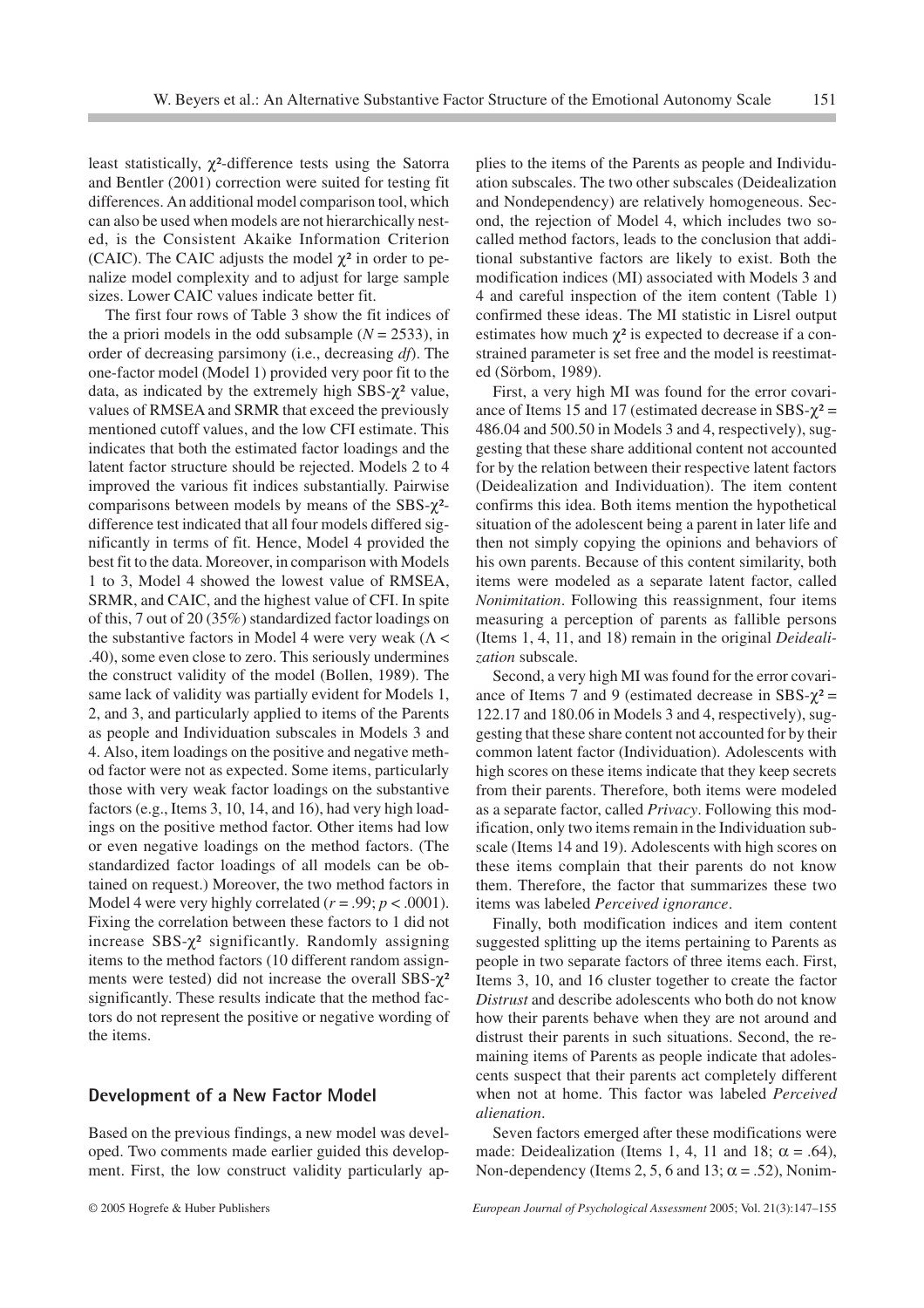

*Figure 1.* Final model without residual correlations among first-order factors.

itation (Items 15 and 17;  $\alpha = .65$ ), Privacy (Items 7 and 9;  $\alpha$  = .73), Perceived ignorance (Items 14 and 19;  $\alpha$  = .44), Distrust (Items 3, 10 and 16;  $\alpha = .46$ ), and Perceived alienation (item 8, 12 and 20;  $\alpha = .55$ ). The twoindicator rule (Bollen, 1989) was applied to this model: Latent factors are measured by at least two indicators, no cross-loadings or correlated errors are allowed, and latent factors may be correlated. Hence, the model met the conditions for identification (i.e., enough information is available to appropriately estimate the parameters).

#### **Empirical Test of this New Model**

Using the same estimation method and data matrices, this new model (Model 5) fit the data in the odd subsample well (Table 3). Values of RMSEA, SRMR, and CFI met the cutoff criteria. Moreover, this model was more parsimonious (as indicated by extra *df*) than Model 4. In line with the lower CAIC value, virtually all standardized factor loadings were above .40 (mean  $\Lambda = .62$ ; *SD* = .15), indicating that Model 5 had better construct validity than the other models. A retest of Model 5 in the even subsample led to high factor loadings (mean  $\Lambda = .61$ ; *SD* = .14) and excellent model fit (Table 3).

A preliminary conclusion might be that emotional autonomy, as measured by the EAS, is a many-splintered thing. However, a clear pattern of correlations was observed among the seven latent factors in Model 5. All disattenuated correlations were significantly positive  $(p < .01)$ , but the highest correlations were found among the first four factors, with *r*s varying between .53 (Nonimitation vs. Privacy) and .80 (Deidealization vs. Nondependency). Substantial correlations were also found among the last three factors, with *r*s varying between .59 (Perceived alienation vs. Perceived ignorance) and .74 (Distrust vs. Perceived ignorance). The remaining correlations were moderate to low  $(r < .50)$ ; less than 25% of common variance). This pattern of correlations points to a more parsimonious factor structure with two higher-order factors. The first higher-order factor was hypothesized to capture the positive and normative aspects of emotional separation from parents (Deidealization, Nondependency, Nonimitation, and Privacy). Perceived ignorance, Distrust, and Perceived alienation were hypothesized to indicate the second higher-order factor. Together, both factors explained 81% of the correlations among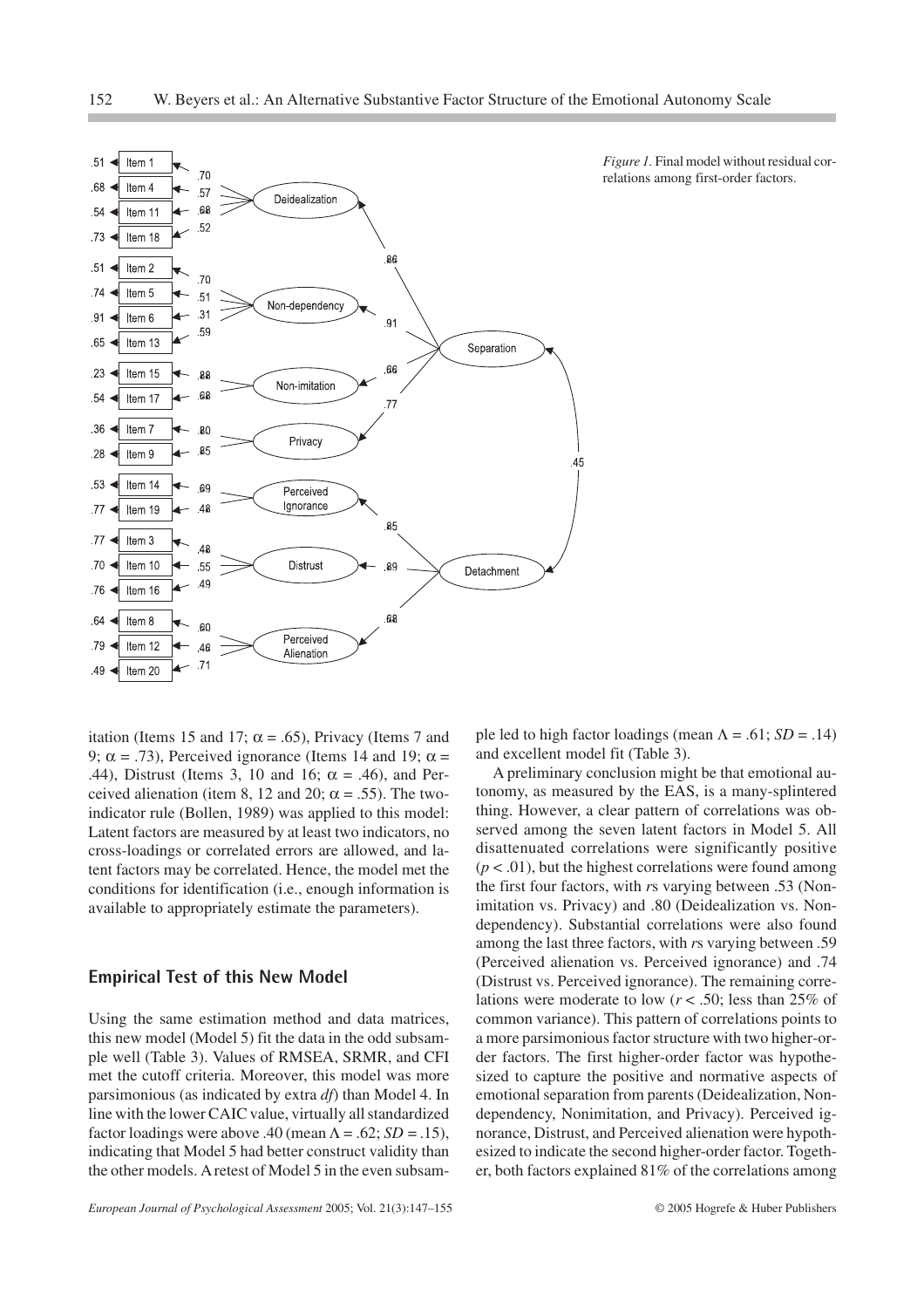the first-order factors. To account for the remaining 19%, residual correlations rather than additional higher-order factors were allowed, because the latter would lead to under-identification of the higher-order structure. This seven-factor model with two higher-order factors (Table 3, Model 6) fitted the data better than a model with only one higher-order factor (SBS-χ²∆ with 1 *df* = 85.66; *p* < .0001). Moreover, comparison of Model 6 to Model 5, favored Model 6. Residual correlations among the firstorder factors in the latter model were significant, but relatively low (mean  $r = .12$ ;  $SD = .14$ ).

Cross-validation of this model in the even subsample resulted in an equally good model fit (Table 3), and a comparison of the estimated parameters in the odd and even subsample revealed strong similarity. Constraining *all* parameters to be equal across the two subsamples by means of a fully constrained multigroup model resulted in an excellent model fit (SBS-χ²∆ with 361 *df* = 1659.62; RMSEA = .038; SRMR = .047; CFI = .96) that did not differ significantly from a model in which all parameters were freely estimated within each group (SBS-χ²∆ with 59 *df* = 54.69; *ns*). The standardized solution is shown in Figure 1. Item loadings on the first-order factors were similar to those in Model 5 and all loadings of first- on second-order factors were very high  $(Λ >$ .66). The first higher-order factor was labeled *Separation* because it represents items that refer to emotionally separating oneself from one's parents. Separation takes place through deidealization of the parents, not depending exclusively on parents for help, not simply copying parental opinions and behaviors, and not sharing all secrets with parents. Cronbach's  $\alpha$  based on the correlations of the 12 items that indirectly load on this factor was .80. The second higher-order factor was labeled *Detachment* because its items either describe thoughts of alienation and distrust in the relationship with parents or express complaints that their parents do not really know them. Cronbach's  $\alpha$  of the 8 items constituting this factor was .65. Both higher-order factors were moderately positive correlated  $(r = .45; p < .001)$ .

#### **Invariance Across Gender and Grade**

Testing whether Model 6 held for boys as well as for girls was done in two steps. First, Model 6 was tested for boys and girls separately. For both genders, all fit indices indicated that Model 6 fit the data well (Table 3, Model 6.1 and 6.2). Because  $\chi^2$  and its degrees of freedom are additive measures, the sum of the  $\chi^2$  values for boys and girls reflects how well the underlying factor structure fits the data across these groups. Specifically, this measure evaluates model fit when the number of factors and the pattern of loadings is held invariant, but is not constrained to be equal. The fit of the model across boys and girls was good (Table 3, Model 6.3), at least when evaluated using fit indices that are less influenced by sample size. Second, a model was tested in which both the number of factors and the pattern of loadings were held invariant, and in which both the factor loadings and the correlations between the latent factors were constrained to be equal across boys and girls (Table 3, Model 6.4). This model fitted the data well, and when compared to Model 6.3, what was gained in freedom (59 *df*) did not result in a significant increase in misfit. Therefore, the hypotheses of an invariant factor structure and an equal pattern of factor loadings across gender were confirmed.

The same two-step procedure was used to test whether Model 6 held across different grades. For each grade, fit indices (Table 3, Models 6.1 to 6.7) indicated that Model 6 fitted the data well. Moreover, results indicate that the high SBS-χ²/*df* ratios found in the odd and even subsamples and in the subsamples of boys and girls were in line with the large sample sizes in earlier analyses. The fit of Model 6 *across* different grades was very good (Table 3, Model 6.8). Finally, the model hypothesizing the factor structure to be equal across grades fitted the data well (Table 3, Model 6.9), and when compared to Model 6.8, what was gained in freedom (354 *df*) did not result in a significant increase in misfit (SBS- $\chi^2 \Delta = 317.69$ ; *ns*). Therefore, the hypotheses of an invariant factor structure and equal pattern of factor loadings across different grades was confirmed.

## **Discussion**

The seven-factor structure obtained in this study, which refines the original EAS structure (Steinberg & Silverberg, 1986), has better fit and superior construct validity than earlier models. In line with previous research (cf. Schmitz & Baer, 2001), whereas the original subscales Deidealization and Nondependency were largely replicated, the subscales Individuation and Parents as people proved less homogeneous. Most modifications made to the original structure were in line with earlier findings regarding the EAS. First, Chen and Dornbusch (1998) reported a high correlation between the items forming our Nonimitation factor (Items 15 and 17). Second, Schmitz and Baer (2001) reported that the two items forming our Privacy factor (Items 7 and 9) had high standardized factor loadings on their Individuation factor when compared to the other items in this factor. The correlation between the full EAS score and a measure of secrecy toward parents found in earlier research (Finkenauer et al., 2002) can probably be explained by this Privacy factor.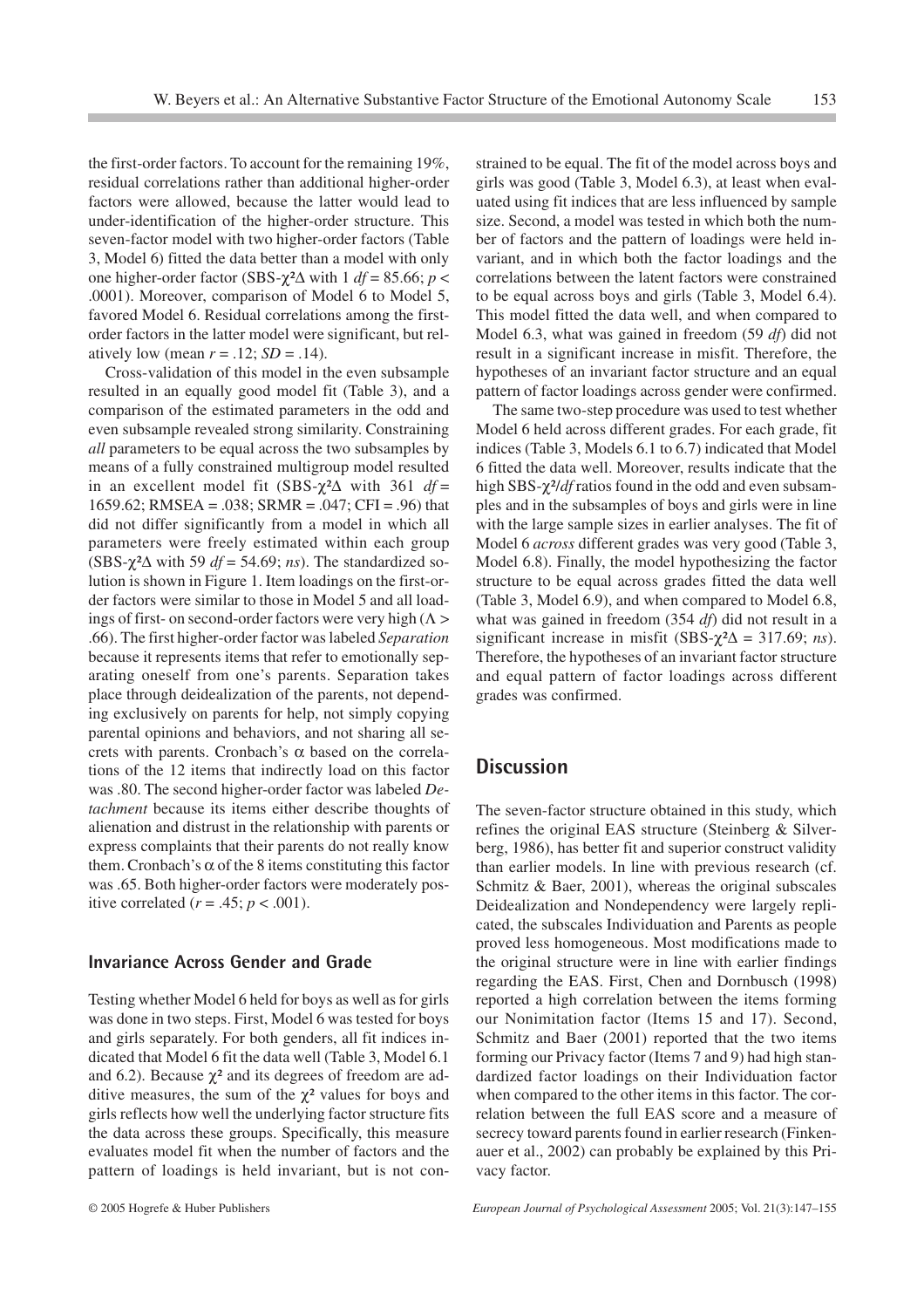As suggested by recent research (Beyers & Goossens, 2003; Beyers et al., 2003) and based on the correlations among the seven first-order factors, a model with two higher-order factors fitted the data well. The first higher-order factor comprised Deidealization, Nondependency, Nonimitation, and Privacy, and was labeled *Separation*. Label choice was inspired by Bray, Adams, Getz, and Baer (2001), who used a shortened EAS including 9 out of the 12 Separation items, to measure separation. High scores on this factor reflect the separation process, which involves a move away from the childhood representations of the parents toward a representation of self and parents as separate individuals (Levy-Warren, 1999). This separation experience (Zimmer-Gembeck & Collins, 2003) is not necessarily accompanied by negative feelings toward parents, as captured by the second higher-order factor, which was labeled *Detachment* and is comprised of Distrust, Perceived alienation, and Perceived ignorance. All items of this factor have a pejorative and in some cases somewhat paranoid tone suggesting alienation and distrust (cf. Frank, Pirsch, & Wright, 1990). The positive Separation-Detachment correlation could be expected because both factors refer to the parent-adolescent relation and the experience of distance in this relation. The proposed factor structure proved invariant and equal across gender and grade, allowing the comparison of average scores across gender and grade. With regard to invariance across grade, however, longitudinal confirmation is needed, although the probability of finding such invariance is relatively high, because in that type of study, the same people are compared with each other at different points in time.

At first sight, the results of this study may seem discouraging. Emotional autonomy, as measured by the EAS, is a many-splintered thing, at least at the level of first-order factors. However, the multitude of first-order factors could be reduced to two higher-order factors that are clearly distinct, despite their positive correlation. Comparison of the models with two vs. one higher-order factor supports this. Therefore, we recommend no longer using the EAS as a unidimensional emotional autonomy measure. Based on the higher-order structure (see Figure 1), a good emotional separation measure may be formed by the 12 items of the first higher-order factor. The 8 items of the second higher-order factor show low internal consistency but nevertheless might serve as a starting point for the development of a detachment measure. These findings have important implications for the detachment debate (Silverberg & Gondoli, 1996). Any future examination of predictors and outcomes of the EAS should take its multidimensionality into account. Specifically, the finding that the original Individuation subscale is most consistently associated with negative developmental outcomes (Chen & Dornbusch, 1998; Ryan & Lynch, 1989) must be reexamined, and research should determine which part of this subscale is responsible for these outcomes. Based on our analyses, Perceived ignorance seems the most likely candidate because it shows a high loading on the Detachment factor. Generally speaking, one can expect that the Separation factor will be associated with positive or at least less negative outcomes than the Detachment factor. In a recent study, Beyers et al. (2003) found that detachment was negatively related to adolescents' agency or self-governance, while separation from parents showed a modest but significant positive correlation with agency.

It is important to realize that this study has several limitations. First, the factorial invariance across grade should not be generalized beyond the age range examined. A specific limitation is that we did not explore the EAS factor structure with upper elementary school students, a population in which Schmitz and Baer (2001) noted difficulties with the phrasing of the EAS items and with the negatively worded items in particular. Second, model invariance across ethnic groups could not be tested due to the ethnic homogeneity of our sample. Finally, it is unclear whether the findings, which were obtained on European adolescents, can be generalized to North American adolescents (the population on which most research with the EAS has been conducted). Despite these limitations, an in-depth structural analysis of the EAS in a large sample of European adolescents shows that it is possible to give a substantive interpretation to the EAS structure, rather than a solution dominated by method variance (Schmitz & Baer, 2001). Moreover, this substantive factor solution has better construct validity than the method-oriented solution. Both solutions, however, converge on the conclusion that additional work on the conceptual foundations of the EAS, and by extension, of the detachment debate, is in order.

#### **Acknowledgments**

Portions of the findings that are presented in this paper were presented at the Seventh Biennial Conference of the European Association for Research on Adolescence (EARA), Jena, Germany, June 2000. This research was supported by a grant ("Krediet aan Navorsers" – 1.5.150.99) from the Fund for Scientific Research – Flanders (Belgium) that was awarded to the second author. The authors are greatly indebted to Alfons Marcoen for his help with translations, and to all SEMNET colleagues for their valuable suggestions.